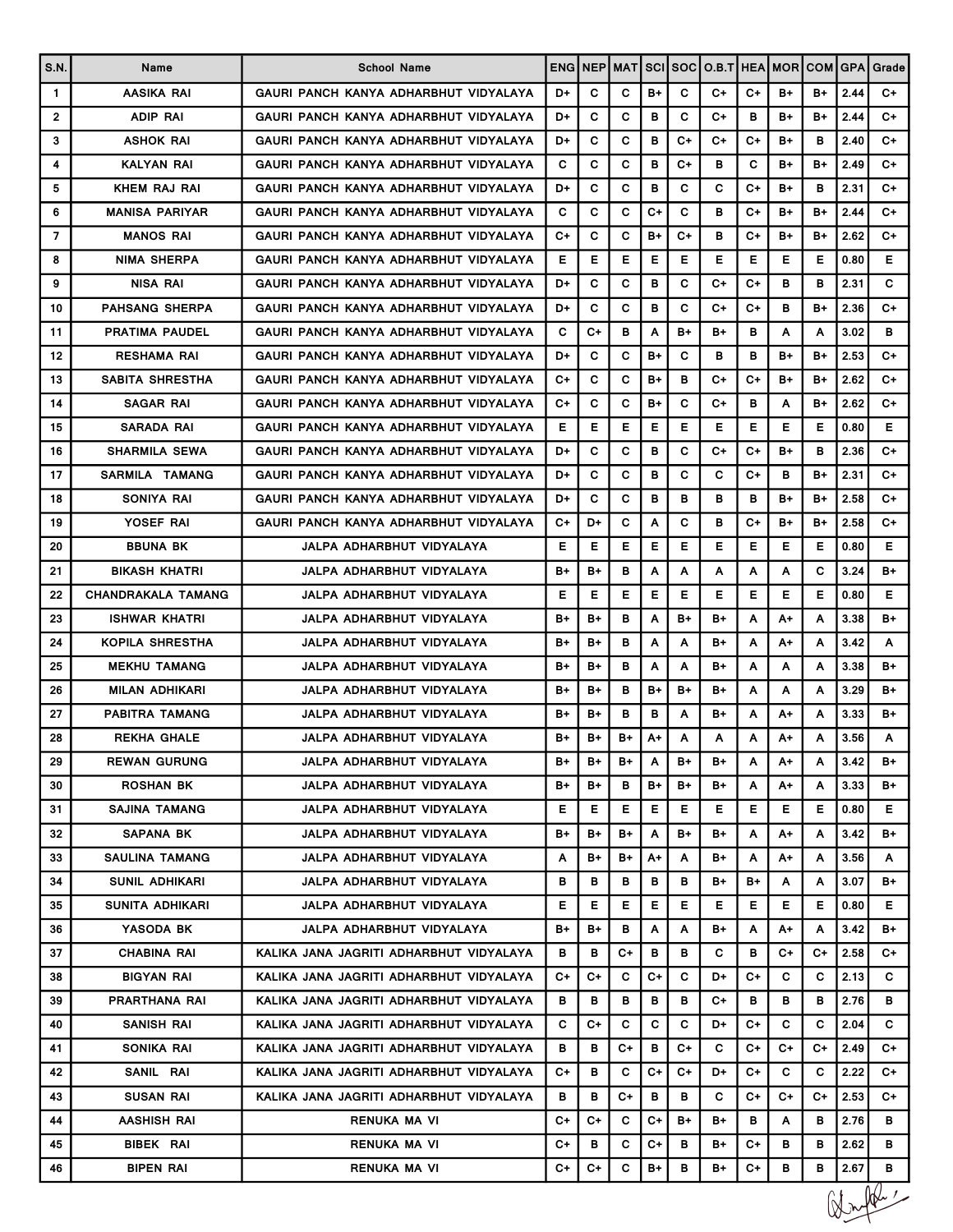| S.N. | Name                      | <b>School Name</b>          |      |      |    |      |    | ENG NEP MAT SCISOCIO.B.T HEA MORICOM GPA Grade |    |    |    |      |        |
|------|---------------------------|-----------------------------|------|------|----|------|----|------------------------------------------------|----|----|----|------|--------|
| 47   | <b>BISHWA RAI</b>         | <b>RENUKA MA VI</b>         | в    | C+   | C  | в    | C+ | B+                                             | в  | в  | в  | 2.67 | в      |
| 48   | <b>DHAN KUMAR BK</b>      | <b>RENUKA MA VI</b>         | C+   | в    | C  | C+   | в  | A                                              | в  | в  | B+ | 2.76 | в      |
| 49   | <b>ESMITA RAI</b>         | <b>RENUKA MA VI</b>         | в    | в    | C  | в    | C+ | в                                              | B+ | в  | B+ | 2.76 | в      |
| 50   | JAYANTI TAMANG            | <b>RENUKA MA VI</b>         | B+   | B+   | C  | в    | C+ | A                                              | B+ | в  | B+ | 2.93 | в      |
| 51   | <b>KIRAN TAMANG</b>       | <b>RENUKA MA VI</b>         | C+   | C+   | C  | C+   | в  | B+                                             | B+ | A  | в  | 2.76 | в      |
| 52   | <b>MINA RAI</b>           | <b>RENUKA MA VI</b>         | $B+$ | B+   | в  | $B+$ | в  | Α                                              | в  | B+ | Α  | 3.16 | B+     |
| 53   | <b>PARAS RAI</b>          | <b>RENUKA MA VI</b>         | C+   | $C+$ | C  | C+   | C+ | B+                                             | в  | B+ | B+ | 2.67 | в      |
| 54   | PRAMISHA RAI              | <b>RENUKA MA VI</b>         | C+   | в    | C  | в    | B+ | B+                                             | в  | B+ | B+ | 2.84 | в      |
| 55   | <b>SABIN RAI</b>          | <b>RENUKA MA VI</b>         | в    | в    | C  | в    | C+ | B+                                             | в  | B+ | B+ | 2.80 | в      |
| 56   | <b>SABIN RAI</b>          | RENUKA MA VI                | B+   | в    | C  | C+   | C+ | в                                              | B+ | B+ | B+ | 2.80 | в      |
| 57   | SANJINA RAI               | RENUKA MA VI                | в    | C+   | C  | C+   | C+ | B+                                             | C+ | в  | в  | 2.58 | C+     |
| 58   | <b>SIRJANA TAMANG</b>     | <b>RENUKA MA VI</b>         | в    | B+   | C+ | Α    | A  | A                                              | B+ | B+ | Α  | 3.24 | B+     |
| 59   | SOPHIYA RAI               | RENUKA MA VI                | в    | B+   | C+ | в    | C+ | B+                                             | в  | B+ | B+ | 2.89 | в      |
| 60   | TOYANATH GIRI             | <b>RENUKA MA VI</b>         | в    | C    | C  | C+   | C+ | в                                              | C+ | в  | в  | 2.49 | C+     |
| 61   | UTTAM RAI                 | <b>RENUKA MA VI</b>         | C+   | B    | C  | $C+$ | B  | B+                                             | в  | в  | в  | 2.67 | в      |
| 62   | YUSAN RAI                 | <b>RENUKA MA VI</b>         | A    | в    | C  | в    | в  | B+                                             | в  | в  | B+ | 2.89 | в      |
| 63   | AASHAN TAMANG             | TOMANE ADHARBHUT VIDYALAYA  | c    | C+   | C  | С    | C+ | C+                                             | в  | в  | C  | 2.31 | C      |
| 64   | ANUSHA RAI                | TOMANE ADHARBHUT VIDYALAYA  | C    | C    | C  | C    | C+ | в                                              | в  | C+ | C  | 2.27 | C      |
| 65   | <b>ASAN RAI</b>           | TOMANE ADHARBHUT VIDYALAYA  | C    | в    | C  | C    | C+ | в                                              | в  | в  | C  | 2.40 | C+     |
| 66   | <b>BHAITAL RAI</b>        | TOMANE ADHARBHUT VIDYALAYA  | C+   | B+   | C  | C+   | C+ | в                                              | A  | B+ | C+ | 2.71 | C+     |
| 67   | BIKAL RAI                 | TOMANE ADHARBHUT VIDYALAYA  | C    | C    | C  | C    | C  | C                                              | в  | C+ | C  | 2.13 | C      |
| 68   | <b>BIPANA TAMANG</b>      | TOMANE ADHARBHUT VIDYALAYA  | Е    | Е    | Е  | Е    | Е  | Е                                              | Е  | Е. | Е  | 0.80 | Е.     |
| 69   | <b>CHANDRAKALA TAMANG</b> | TOMANE ADHARBHUT VIDYALAYA  | c    | B    | C  | C    | C+ | C+                                             | B+ | в  | C  | 2.40 | C+     |
| 70   | <b>JULAN RAI</b>          | TOMANE ADHARBHUT VIDYALAYA  | c    | C+   | C  | C    | C  | C+                                             | в  | C+ | С  | 2.22 | C      |
| 71   | <b>NISCHAL RAI</b>        | TOMANE ADHARBHUT VIDYALAYA  | c    | C+   | C  | C    | C  | C+                                             | в  | C+ | C  | 2.22 | C      |
| 72   | <b>PATRUS RAI</b>         | TOMANE ADHARBHUT VIDYALAYA  | c    | C    | C  | C    | C  | C                                              | в  | C  | C  | 2.09 | C      |
| 73   | PRITI RAI                 | TOMANE ADHARBHUT VIDYALAYA  | C    | $C+$ | C  | c    | C  | C+                                             | B+ | в  | C  | 2.31 | C+     |
| 74   | <b>RESMIKA BK</b>         | TOMANE ADHARBHUT VIDYALAYA  | С    | C    | C  | c    | C  | C+                                             | в  | C+ | C  | 2.18 | C      |
| 75   | <b>ROYAN RAI</b>          | TOMANE ADHARBHUT VIDYALAYA  | C    | С    | C  | С    | C  | C                                              | C+ | C  | C  | 2.04 | C      |
| 76   | <b>RUBEN BK</b>           | TOMANE ADHARBHUT VIDYALAYA  | C    | C    | C  | С    | C  | C                                              | в  | C+ | C  | 2.13 | C.     |
| 77   | SABINA RAI                | TOMANE ADHARBHUT VIDYALAYA  | С    | c    | C  | С    | C  | С                                              | в  | в  | C  | 2.18 | C      |
| 78   | SANTI KALA RAI            | TOMANE ADHARBHUT VIDYALAYA  | C    | C+   | C  | С    | C  | C                                              | B+ | B+ | C  | 2.31 | C      |
| 79   | SHANTI RAI                | TOMANE ADHARBHUT VIDYALAYA  | E.   | Е    | Е  | Е.   | Е  | Е                                              | Е. | Е. | Е. | 0.80 | E.     |
| 80   | SINGH RAJ RAI             | TOMANE ADHARBHUT VIDYALAYA  | C+   | в    | C+ | C+   | C+ | в                                              | A  | B+ | C. | 2.67 | C+     |
| 81   | SUJAN MAHARA              | TOMANE ADHARBHUT VIDYALAYA  | С    | C    | C  | С    | C  | C+                                             | в  | в  | C  | 2.22 | C.     |
| 82   | SUSHILA BK                | TOMANE ADHARBHUT VIDYALAYA  | C    | в    | C  | C+   | C+ | C+                                             | B+ | в  | в  | 2.53 | C+     |
| 83   | YUSAN RAI                 | TOMANE ADHARBHUT VIDYALAYA  | Е.   | Е    | Е  | Е    | Е  | Е                                              | Е. | Е. | Е. | 0.80 | Е.     |
| 84   | AASHIKA RAI               | PATKARU ADHARBHUT VIDYALAYA | C+   | C+   | C  | C+   | C  | C+                                             | C+ | в  | C  | 2.31 | C+     |
| 85   | <b>ABISA RAI</b>          | PATKARU ADHARBHUT VIDYALAYA | C    | C+   | C  | C    | C+ | C+                                             | в  | в  | C  | 2.31 | C+     |
| 86   | ANJUKALA RAI              | PATKARU ADHARBHUT VIDYALAYA | E.   | Е    | Е  | Е.   | Е  | E.                                             | Е. | Е. | Е. | 0.80 | Е.     |
| 87   | DEUTAM RAI                | PATKARU ADHARBHUT VIDYALAYA | C    | С    | C  | С    | C  | C                                              | C  | C+ | C+ | 2.09 | C.     |
| 88   | DHANISA RAI               | PATKARU ADHARBHUT VIDYALAYA | С    | C+   | C  | C+   | C+ | в                                              | в  | в  | C+ | 2.44 | C+     |
| 89   | ELINA RAI                 | PATKARU ADHARBHUT VIDYALAYA | C    | C    | C  | C    | C  | C+                                             | C  | C+ | C  | 2.09 | C.     |
| 90   | <b>GAGAN RAI</b>          | PATKARU ADHARBHUT VIDYALAYA | C+   | C+   | C+ | C+   | C+ | B+                                             | в  | A  | C+ | 2.67 | C+     |
| 91   | KRITI RAI                 | PATKARU ADHARBHUT VIDYALAYA | C+   | в    | C  | C+   | C+ | в                                              | в  | B+ | C+ | 2.58 | C+     |
| 92   | MANISA RAI                | PATKARU ADHARBHUT VIDYALAYA | С    | C    | C  | С    | C  | в                                              | C  | C+ | C+ | 2.18 | C.     |
|      |                           |                             |      |      |    |      |    |                                                |    |    |    |      | Sulla! |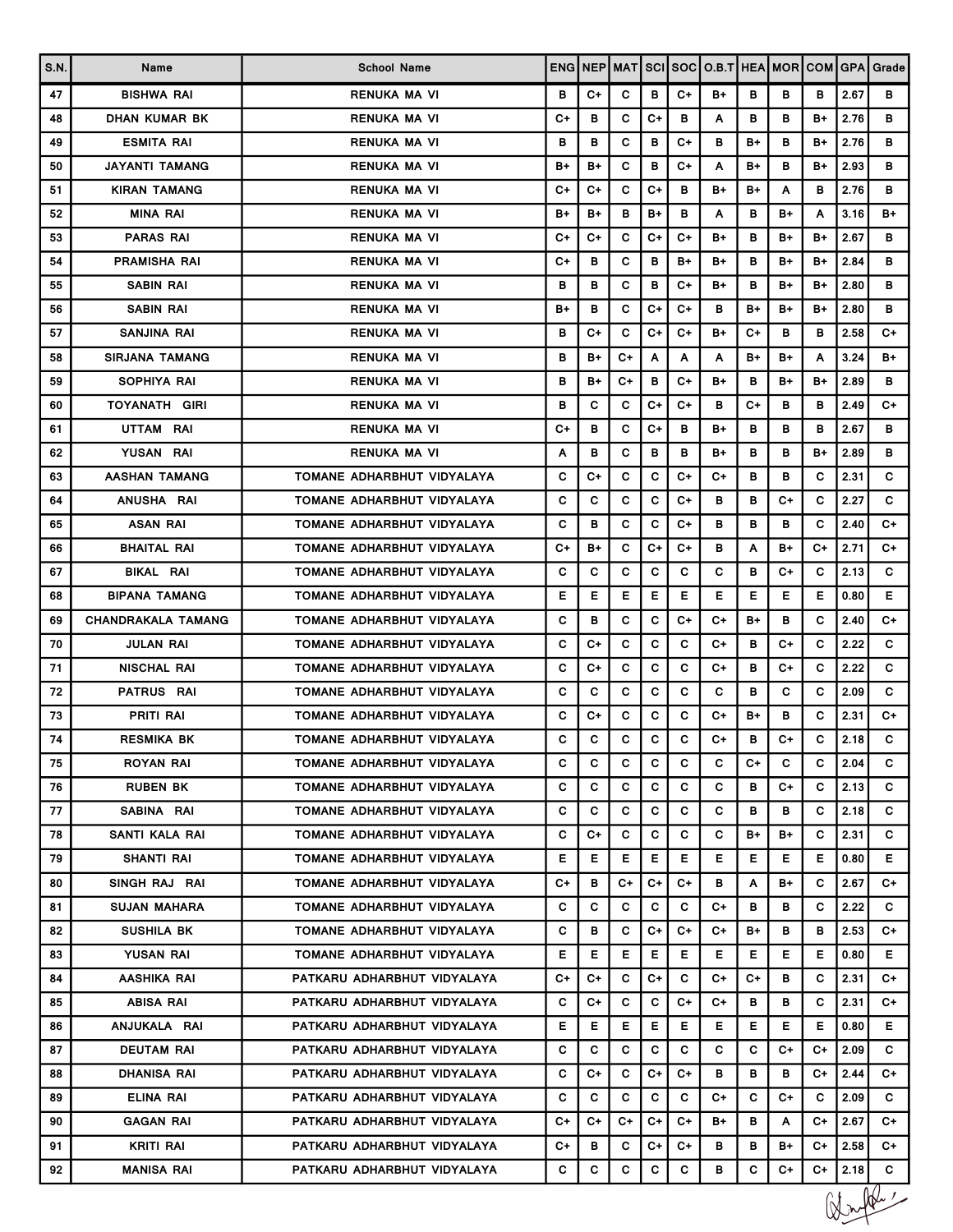| S.N. | Name                      | <b>School Name</b>          |      |    |    |      |      | ENG NEP MAT SCISOC O.B.T HEA MOR COM GPA |      |    |    |      | Grade    |
|------|---------------------------|-----------------------------|------|----|----|------|------|------------------------------------------|------|----|----|------|----------|
| 93   | <b>MARTHA RAI</b>         | PATKARU ADHARBHUT VIDYALAYA | C+   | в  | C  | C+   | $C+$ | B+                                       | в    | B+ | C+ | 2.62 | C+       |
| 94   | <b>MATIKA RAI</b>         | PATKARU ADHARBHUT VIDYALAYA | C    | C+ | C  | C    | C    | $C+$                                     | C+   | C+ | C  | 2.18 | C        |
| 95   | <b>MENUKALA RAI</b>       | PATKARU ADHARBHUT VIDYALAYA | C+   | в  | C+ | $C+$ | в    | B+                                       | в    | Α  | в  | 2.80 | в        |
| 96   | NIRMAYA RAI RAI           | PATKARU ADHARBHUT VIDYALAYA | C+   | C+ | C+ | $C+$ | C    | B+                                       | C    | B+ | C+ | 2.49 | C+       |
| 97   | <b>RAJESH RAI</b>         | PATKARU ADHARBHUT VIDYALAYA | $C+$ | в  | C+ | $C+$ | в    | B+                                       | в    | A  | C+ | 2.76 | в        |
| 98   | <b>ROMAN RAI</b>          | PATKARU ADHARBHUT VIDYALAYA | C+   | C+ | C+ | $C+$ | $C+$ | в                                        | C+   | в  | C+ | 2.49 | C+       |
| 99   | SAMIKSHA BISHWAKARMA      | PATKARU ADHARBHUT VIDYALAYA | B+   | B+ | C+ | в    | в    | B+                                       | B+   | A  | в  | 3.02 | в        |
| 100  | SHANTI KALA RAI           | PATKARU ADHARBHUT VIDYALAYA | c    | C  | C  | c    | C    | C+                                       | C    | C+ | C  | 2.09 | С        |
| 101  | YOSHAN RAI                | PATKARU ADHARBHUT VIDYALAYA | c    | C  | C  | C    | C    | C+                                       | C    | в  | C  | 2.13 | C        |
| 102  | YUDDA RAI                 | PATKARU ADHARBHUT VIDYALAYA | c    | C  | C  | C    | C    | C+                                       | C    | C+ | C  | 2.09 | C        |
| 103  | <b>ABHIT RAI</b>          | SUKRAJIT MA V               | c    | C+ | C  | $C+$ | $C+$ | C                                        | C    | C+ | C  | 2.18 | C        |
| 104  | <b>APSARA RAI</b>         | SUKRAJIT MA V               | c    | C+ | C  | $C+$ | C    | C                                        | C    | C+ | D+ | 2.09 | C        |
| 105  | ASHIKA RAI                | SUKRAJIT MA V               | в    | B+ | C  | в    | B+   | B+                                       | в    | C+ | C  | 2.71 | в        |
| 106  | ASISH RAI                 | SUKRAJIT MA V               | c    | C  | C  | C    | $C+$ | C                                        | C+   | C+ | C  | 2.13 | C        |
| 107  | <b>JENISA RAI</b>         | SUKRAJIT MA V               | $C+$ | в  | C+ | $C+$ | в    | в                                        | B+   | C+ | D+ | 2.53 | C+       |
| 108  | <b>JIBAN RAI</b>          | SUKRAJIT MA V               | c    | C  | C  | C    | D+   | D+                                       | C+   | C+ | D+ | 1.96 | C        |
| 109  | <b>MABIN RAI</b>          | SUKRAJIT MA V               | c    | C  | C  | $C+$ | C    | C+                                       | B+   | C  | D+ | 2.18 | C        |
| 110  | <b>MATIYOS RAI</b>        | SUKRAJIT MA V               | B+   | B+ | в  | B+   | B+   | A                                        | B+   | B+ | в  | 3.16 | B+       |
| 111  | <b>PRABHAS BISHWKARMA</b> | SUKRAJIT MA V               | в    | в  | в  | $B+$ | в    | B+                                       | A    | C+ | в  | 2.93 | в        |
| 112  | <b>PRATISA RAI</b>        | SUKRAJIT MA V               | c    | C  | C  | $C+$ | $C+$ | в                                        | в    | в  | в  | 2.44 | $C+$     |
| 113  | <b>RAJ KUMAR RAI</b>      | SUKRAJIT MA V               | $C+$ | C+ | C  | $C+$ | $C+$ | в                                        | в    | в  | C  | 2.44 | C+       |
| 114  | RAJESH GAJMER             | SUKRAJIT MA V               | D+   | C+ | C  | C    | C    | в                                        | B+   | C  | C  | 2.22 | C        |
| 115  | <b>SABIN BISTA</b>        | SUKRAJIT MA V               | B+   | A  | B+ | A    | A    | A                                        | A+   | в  | B+ | 3.42 | B+       |
| 116  | SADHANA B.K.              | SUKRAJIT MA V               | C+   | Α  | C  | в    | в    | B+                                       | A    | C+ | C+ | 2.80 | в        |
| 117  | SAMIKSHA RAI              | SUKRAJIT MA V               | C+   | C  | C  | $C+$ | $C+$ | B+                                       | C+   | в  | в  | 2.49 | C+       |
| 118  | <b>SONIKA RAI</b>         | <b>SUKRAJIT MA V</b>        | C+   | C  | C  | C+   | $C+$ | в                                        | в    | C+ | в  | 2.44 | C+       |
| 119  | <b>SUROJ KHADKA</b>       | SUKRAJIT MA V               | c    | C  | C  | $C+$ | C    | C                                        | в    | C  | D+ | 2.09 | C        |
| 120  | SUSMITA KHADKA            | SUKRAJIT MA V               | С    | C  | C  | $C+$ | D+   | $C+$                                     | $C+$ | C  | D+ | 2.04 | C        |
| 121  | YUGAL RAI                 | SUKRAJIT MA V               | B+   | B+ | B+ | B+   | Α    | A                                        | B+   | B+ | в  | 3.24 | B+       |
| 122  | AAYUS RAI                 | KUHUDADA MA V               | c    | C+ | C  | C+   | C    | C+                                       | C+   | в  | C  | 2.27 | C.       |
| 123  | <b>ASHIS RAI</b>          | KUHUDADA MA V               | Е.   | Е  | Е  | Е.   | Е,   | Е.                                       | Е,   | Е. | Е. | 0.80 | Е.       |
| 124  | <b>BHUMIKA RAI</b>        | KUHUDADA MA V               | Е    | Е  | Е. | Е.   | Е.   | Е.                                       | Е.   | Е. | Е. | 0.80 | Е.       |
| 125  | <b>BIPANA RAI</b>         | KUHUDADA MA V               | D+   | C+ | C  | С    | С    | С                                        | C    | В  | C  | 2.09 | C        |
| 126  | <b>BIRAJ RAI</b>          | KUHUDADA MA V               | Е.   | Е  | Е. | Е.   | Е.   | Е                                        | Е.   | Е. | Е. | 0.80 | Е.       |
| 127  | CHINJAN RAI               | KUHUDADA MA V               | С    | С  | C  | С    | С    | C                                        | C    | C+ | C  | 2.04 | C        |
| 128  | <b>DESKUMAR BK</b>        | KUHUDADA MA V               | Е.   | Е  | Е. | Е.   | Е.   | Е.                                       | Е    | Е. | Е. | 0.80 | Е.       |
| 129  | <b>DHANU BK</b>           | KUHUDADA MA V               | Е.   | Е  | Е. | Е.   | Е.   | Е.                                       | Е    | Е. | Е. | 0.80 | Е.       |
| 130  | DILAN RAI                 | KUHUDADA MA V               | в    | в  | C  | в    | в    | B+                                       | в    | B+ | B+ | 2.84 | в        |
| 131  | DIPKALA RAI               | KUHUDADA MA V               | C+   | C  | C  | C+   | C    | C+                                       | C+   | C+ | в  | 2.31 | C.       |
| 132  | JAYAKUMAR RAI             | KUHUDADA MA V               | C+   | C+ | C  | C+   | C+   | С                                        | C+   | C+ | C+ | 2.31 | C        |
| 133  | JUNA RAI                  | KUHUDADA MA V               | С    | C+ | C  | C+   | C    | С                                        | C    | C+ | C  | 2.13 | C.       |
| 134  | KRITIKA RAI               | KUHUDADA MA V               | С    | C+ | C  | С    | С    | C+                                       | C+   | В  | C  | 2.22 | C        |
| 135  | <b>MAN KUMAR RAI</b>      | KUHUDADA MA V               | C    | C+ | C  | C    | C    | C                                        | C+   | C+ | C. | 2.13 | C.       |
| 136  | <b>MAYA RAI</b>           | KUHUDADA MA V               | C+   | С  | C  | C    | C    | С                                        | C+   | C+ | C  | 2.13 | C        |
| 137  | NIRUTA RAI                | KUHUDADA MA V               | c    | C+ | C  | C    | C    | С                                        | в    | C+ | C  | 2.18 | C.       |
| 138  | NITA RAI                  | KUHUDADA MA V               | C+   | C+ | C  | С    | c    | С                                        | C+   | C  | C  | 2.13 | C        |
|      |                           |                             |      |    |    |      |      |                                          |      |    |    |      | Window ! |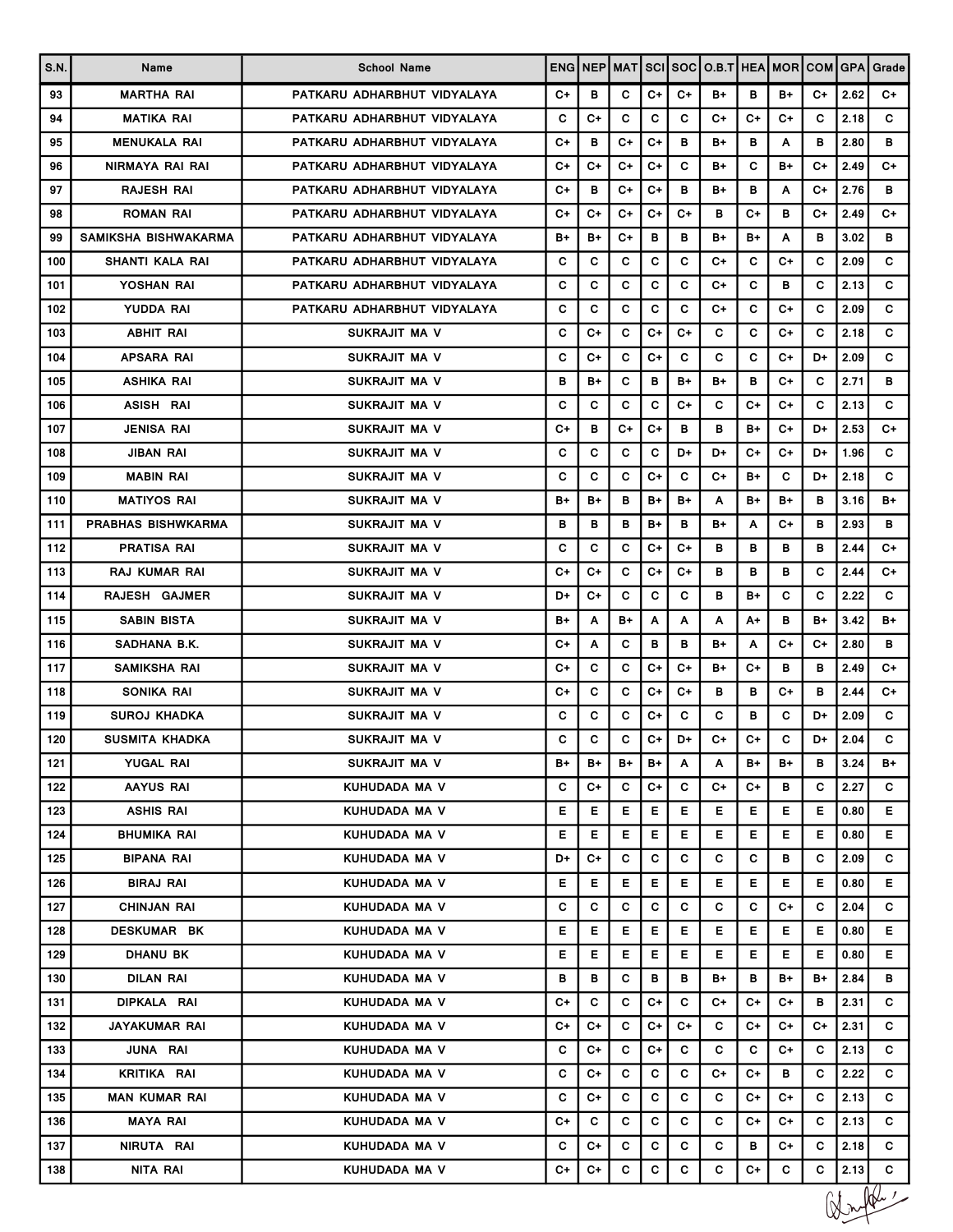| S.N. | Name                     | <b>School Name</b>             |      |    |    |    |    | ENG NEP MAT SCISOCIO.B.T HEA MORICOM GPA Grade |      |    |      |      |        |
|------|--------------------------|--------------------------------|------|----|----|----|----|------------------------------------------------|------|----|------|------|--------|
| 139  | PAWITRA RAI              | KUHUDADA MA V                  | в    | в  | C  | B+ | в  | B+                                             | B+   | B+ | B+   | 2.93 | в      |
| 140  | PITAR RAI                | KUHUDADA MA V                  | C    | C+ | C  | C+ | C+ | C                                              | C+   | C  | C+   | 2.22 | C      |
| 141  | PRABHURAJ RAI            | KUHUDADA MA V                  | c    | C  | C  | C  | C+ | C                                              | C+   | C+ | C    | 2.13 | C      |
| 142  | PRADIP RAI               | KUHUDADA MA V                  | в    | B+ | C+ | B+ | B+ | Α                                              | B+   | A  | Α    | 3.20 | B+     |
| 143  | PRANITA RAI              | KUHUDADA MA V                  | C    | C  | C  | C  | C+ | C                                              | C    | A  | C    | 2.22 | C      |
| 144  | RACHANA RAI              | KUHUDADA MA V                  | $C+$ | C  | C  | C  | C  | C                                              | C+   | B+ | C    | 2.22 | C      |
| 145  | <b>RAJUN RAI</b>         | KUHUDADA MA V                  | $C+$ | C  | C  | C  | C  | C                                              | C+   | A  | C    | 2.27 | C      |
| 146  | <b>RESMA RAI</b>         | KUHUDADA MA V                  | Е    | Е  | Е  | Е  | Е  | Е                                              | Е    | E. | Е    | 0.80 | Е      |
| 147  | <b>RUPEN BISHWOKARMA</b> | KUHUDADA MA V                  | Е    | Е  | Е  | Е  | Е  | Е                                              | Е    | Е  | Е    | 0.80 | Е      |
| 148  | <b>SANDESH RAI</b>       | KUHUDADA MA V                  | c    | C  | C  | С  | C  | C                                              | $C+$ | в  | C    | 2.13 | C      |
| 149  | SARITA RAI               | KUHUDADA MA V                  | C    | C  | C  | c  | C  | C                                              | C+   | в  | C    | 2.13 | C      |
| 150  | TAISAN RAI               | KUHUDADA MA V                  | C    | C  | C  | c  | C  | C                                              | C+   | в  | C    | 2.13 | C      |
| 151  | <b>ARJUN RAI</b>         | MANAKAMANA ADHARBHUT VIDYALAYA | в    | B+ | в  | в  | C+ | B+                                             | A    | A  | Α    | 3.11 | в      |
| 152  | <b>AYOJ RAI</b>          | MANAKAMANA ADHARBHUT VIDYALAYA | в    | B+ | в  | в  | C  | B+                                             | A    | B+ | Α    | 3.02 | в      |
| 153  | <b>BANDANA RAI</b>       | MANAKAMANA ADHARBHUT VIDYALAYA | в    | B+ | в  | в  | C+ | B+                                             | A    | A  | A    | 3.11 | в      |
| 154  | <b>BINITA RAI</b>        | MANAKAMANA ADHARBHUT VIDYALAYA | в    | B+ | в  | в  | C  | B                                              | A    | B+ | $B+$ | 2.93 | в      |
| 155  | <b>BIYOG RAI</b>         | MANAKAMANA ADHARBHUT VIDYALAYA | Е    | Е  | Е  | Е  | Е  | Е                                              | Е    | Е  | Е    | 0.80 | Е      |
| 156  | <b>DEVARAJ MUGRATI</b>   | MANAKAMANA ADHARBHUT VIDYALAYA | в    | в  | в  | в  | C+ | C+                                             | A    | B+ | B+   | 2.89 | в      |
| 157  | <b>DIBAS RAI</b>         | MANAKAMANA ADHARBHUT VIDYALAYA | в    | B+ | в  | в  | C+ | в                                              | A    | B+ | B+   | 2.98 | в      |
| 158  | <b>DIBAS RAI</b>         | MANAKAMANA ADHARBHUT VIDYALAYA | Е    | Е  | Е  | Е  | Е  | Е                                              | Е    | Е. | Е    | 0.80 | Е.     |
| 159  | <b>MANISHA RAI</b>       | MANAKAMANA ADHARBHUT VIDYALAYA | в    | B+ | в  | B+ | в  | Α                                              | Α    | A  | Α    | 3.24 | B+     |
| 160  | <b>REJINA RAI</b>        | MANAKAMANA ADHARBHUT VIDYALAYA | Е    | Е  | Е  | Е  | Е  | Е                                              | Е    | E. | Е    | 0.80 | Е      |
| 161  | <b>REMAN RAI</b>         | MANAKAMANA ADHARBHUT VIDYALAYA | в    | B+ | в  | в  | C  | B+                                             | A    | A  | B+   | 3.02 | в      |
| 162  | SABINA RAI               | MANAKAMANA ADHARBHUT VIDYALAYA | Е    | Е  | Е  | Е  | Е  | Е                                              | Е    | Е  | Е    | 0.80 | Е.     |
| 163  | SANJIP RAI               | MANAKAMANA ADHARBHUT VIDYALAYA | Е    | Е  | Е  | Е  | Е  | Е                                              | Е    | E. | Е    | 0.80 | Е.     |
| 164  | <b>SNEHA RAI</b>         | MANAKAMANA ADHARBHUT VIDYALAYA | Α    | B+ | в  | в  | C+ | B+                                             | Α    | Α  | Α    | 3.20 | B+     |
| 165  | <b>ASMINA RAI</b>        | <b>RASTRIYA MA V</b>           | B+   | C  | C  | c  | C+ | C                                              | в    | C  | в    | 2.36 | C+     |
| 166  | <b>BEDAN BISHWOKARMA</b> | RASTRIYA MA V                  | С    | С  | C  | C  | С  | С                                              | в    | в  | C    | 2.18 | C      |
| 167  | BIYOG RAI                | RASTRIYA MA V                  | Α    | A  | B+ | B+ | Α  | A+                                             | A    | в  | B+   | 3.42 | A      |
| 168  | <b>MADHAV RAI</b>        | RASTRIYA MA V                  | c    | C  | C  | С  | C  | C                                              | в    | в  | C    | 2.18 | C.     |
| 169  | <b>MANILA GURUNG</b>     | RASTRIYA MA V                  | в    | в  | C  | в  | C+ | Α                                              | A    | C+ | в    | 2.80 | в      |
| 170  | PANISA BISHWAKARMA       | RASTRIYA MA V                  | C+   | C+ | C  | C+ | C+ | в                                              | B+   | C  | C+   | 2.44 | C+     |
| 171  | PRAMILA BHATTARAI        | RASTRIYA MA V                  | C+   | C+ | C  | C+ | C+ | в                                              | A    | C  | C+   | 2.49 | C+     |
| 172  | SAMIR KHADKA             | RASTRIYA MA V                  | C    | C+ | C  | C  | C  | C                                              | в    | в  | C.   | 2.22 | C.     |
| 173  | <b>SANDESH PARIYAR</b>   | <b>RASTRIYA MA V</b>           | в    | C  | C  | C+ | C+ | B+                                             | B+   | C+ | в    | 2.58 | C+     |
| 174  | SARMILA RAI              | RASTRIYA MA V                  | B+   | B+ | C  | B+ | B+ | A                                              | A+   | в  | B+   | 3.16 | B+     |
| 175  | SISHANG RAI              | RASTRIYA MA V                  | C+   | в  | C  | C+ | C+ | в                                              | в    | C  | C+   | 2.44 | C+     |
| 176  | SUJAN BISHWAKARMA        | RASTRIYA MA V                  | в    | C+ | C  | в  | C+ | C+                                             | в    | C  | в    | 2.49 | C+     |
| 177  | URMILA KHADKA            | RASTRIYA MA V                  | Е.   | Е  | Е. | Е. | Е. | Е.                                             | Е.   | Е. | Е.   | 0.80 | Е.     |
| 178  | YUGAL RAI                | RASTRIYA MA V                  | Е    | Е  | Е. | Е. | Е  | Е                                              | Е.   | Е. | Е.   | 0.80 | Е.     |
| 179  | YUJAN DARJI              | RASTRIYA MA V                  | c    | С  | C  | C  | C  | D+                                             | в    | в  | C    | 2.13 | C.     |
| 180  | YUKES GURUNG             | <b>RASTRIYA MA V</b>           | С    | С  | C  | С  | C  | C                                              | в    | в  | C    | 2.18 | C.     |
| 181  | AASHAN RAI               | SUNSINE EBS BAKSILA            | Α    | B+ | Α  | A+ | A  | A+                                             | A+   | Α  | A+   | 3.73 | A      |
| 182  | AASHIKA RAI              | SUNSINE EBS BAKSILA            | A    | B+ | Α  | A  | A  | A+                                             | A+   | A+ | A+   | 3.73 | A      |
| 183  | ALOK RAI                 | SUNSINE EBS BAKSILA            | A+   | A+ | A+ | A+ | A+ | A+                                             | A+   | A+ | A+   | 4.00 | A+     |
| 184  | BARSHA RAI               | SUNSINE EBS BAKSILA            | Α    | B+ | A  | Α  | Α  | A+                                             | A+   | A+ | A+   | 3.73 | A      |
|      |                          |                                |      |    |    |    |    |                                                |      |    |      |      | Write: |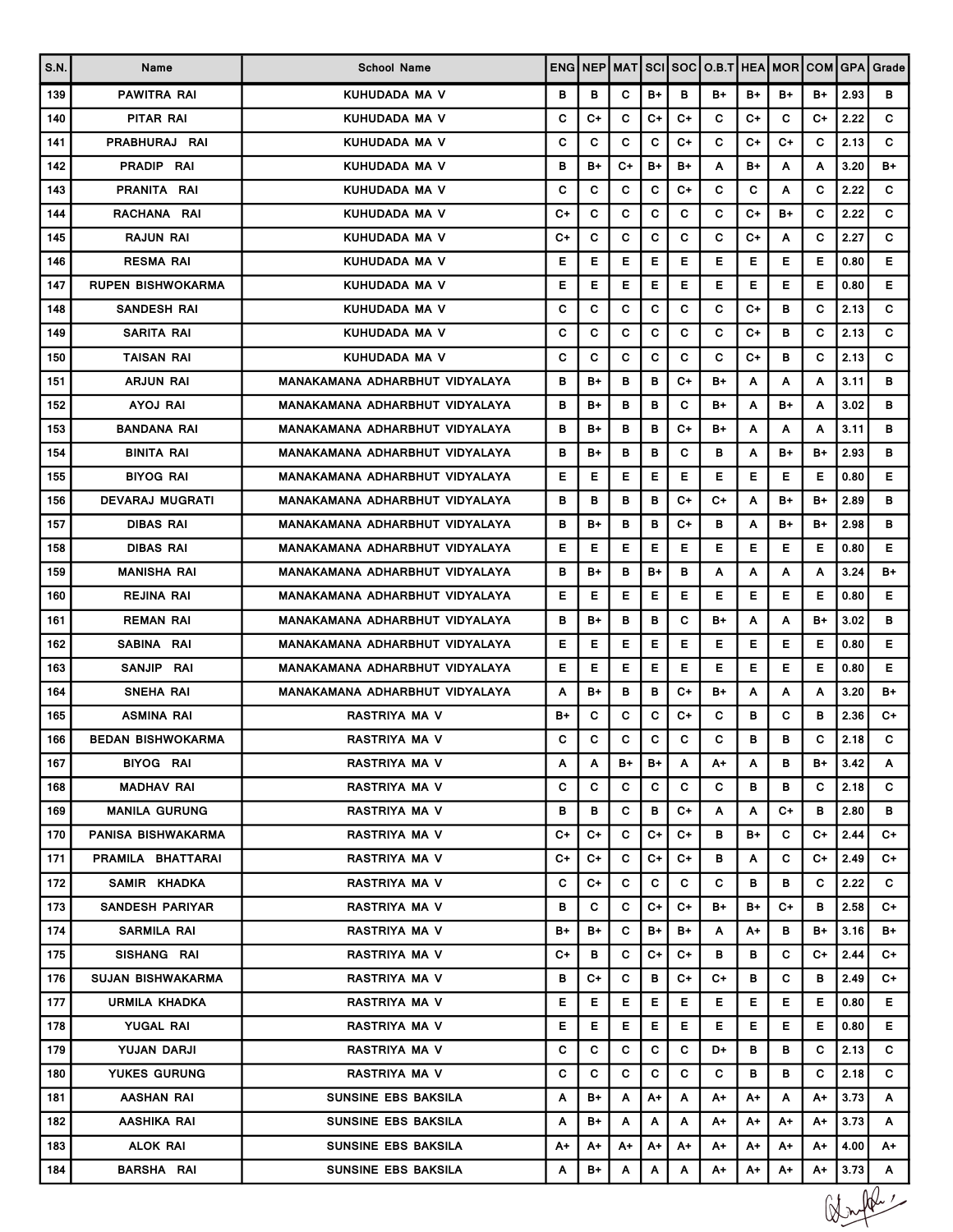| S.N. | Name                     | <b>School Name</b>         |    |      |    |      |    | ENG NEP MAT SCISOCO.B.T HEA MOR COM GPA |      |    |    |      | Grade   |
|------|--------------------------|----------------------------|----|------|----|------|----|-----------------------------------------|------|----|----|------|---------|
| 185  | <b>DIPISHA RAI</b>       | <b>SUNSINE EBS BAKSILA</b> | Α  | A    | A+ | A+   | Α  | $A+$                                    | A+   | A+ | A+ | 3.87 | Α       |
| 186  | <b>SABINA TAMANG</b>     | <b>SUNSINE EBS BAKSILA</b> | Α  | B+   | A  | Α    | A  | A+                                      | A+   | A  | A+ | 3.69 | A       |
| 187  | <b>SUMNIMA RAI</b>       | <b>SUNSINE EBS BAKSILA</b> | A+ | A+   | A+ | A+   | A+ | A+                                      | A+   | A+ | A+ | 4.00 | A+      |
| 188  | AAKANCHHA RAI            | PRITHVI MA VI              | c  | C    | C  | C+   | в  | в                                       | C+   | C+ | C+ | 2.36 | C+      |
| 189  | AANGMALU SHERPA          | PRITHVI MA VI              | в  | в    | C+ | в    | Α  | B+                                      | B+   | в  | в  | 2.93 | в       |
| 190  | AASAN RAI                | PRITHVI MA VI              | Е  | Е    | Е  | Е    | Е  | Е                                       | Е    | Е. | Е  | 0.80 | Е.      |
| 191  | AASMA SUNUWAR            | PRITHVI MA VI              | c  | C    | D+ | C+   | в  | в                                       | в    | C+ | C+ | 2.36 | C+      |
| 192  | <b>AJILA RAI</b>         | PRITHVI MA VI              | C+ | в    | C+ | в    | B+ | B+                                      | B+   | в  | в  | 2.84 | в       |
| 193  | <b>ANJANA RAI</b>        | PRITHVI MA VI              | C+ | C+   | D+ | C+   | в  | в                                       | C+   | C+ | в  | 2.44 | C+      |
| 194  | <b>ANJU SHRESTHA</b>     | PRITHVI MA VI              | C  | C    | D+ | C+   | в  | B+                                      | $C+$ | C+ | C+ | 2.36 | C+      |
| 195  | ASLEKHA SUNUWAR          | PRITHVI MA VI              | в  | в    | C  | C+   | в  | B+                                      | в    | C+ | C+ | 2.62 | C+      |
| 196  | <b>BIMOCHAN RAI</b>      | PRITHVI MA VI              | в  | B+   | в  | в    | B+ | B+                                      | B+   | в  | B+ | 3.02 | в       |
| 197  | <b>BINITA RAI</b>        | PRITHVI MA VI              | c  | C+   | D+ | C+   | C+ | C+                                      | C+   | в  | C+ | 2.31 | C+      |
| 198  | <b>BISHESH BARAILI</b>   | PRITHVI MA VI              | E. | Е    | Е  | Е    | Е. | Е                                       | Е    | E. | Е  | 0.80 | Е.      |
| 199  | DAL BAHADUR RAI          | PRITHVI MA VI              | Е  | Е    | Е  | Е    | Е  | Е                                       | Е    | Е  | Е  | 0.80 | Е       |
| 200  | <b>ELISHA BASNET</b>     | PRITHVI MA VI              | c  | C+   | C  | $C+$ | в  | в                                       | $C+$ | C+ | C+ | 2.40 | C+      |
| 201  | ELSAN RAI                | PRITHVI MA VI              | Е  | Е    | Е  | Е    | Е  | Е                                       | Е    | E. | Е  | 0.80 | Е.      |
| 202  | <b>HEMANTI TAMANG</b>    | PRITHVI MA VI              | Е  | Е    | Е  | Е    | Е  | Е                                       | Е    | E. | Е  | 0.80 | Е.      |
| 203  | JAI KALA RAI             | PRITHVI MA VI              | Е  | Е    | Е  | Е    | Е  | Е                                       | Е    | E. | Е  | 0.80 | Е.      |
| 204  | <b>KARISMA RAI</b>       | PRITHVI MA VI              | c  | C    | D+ | C+   | в  | в                                       | C+   | C+ | C+ | 2.31 | C+      |
| 205  | <b>MADAN RAI</b>         | PRITHVI MA VI              | c  | C    | D+ | $C+$ | в  | C+                                      | C+   | C+ | C+ | 2.27 | C+      |
| 206  | MAN KALA BHUJEL          | PRITHVI MA VI              | E. | Е    | Е  | Е    | Е  | Е                                       | Е    | E. | Е  | 0.80 | Е.      |
| 207  | <b>MANISHA SHRESTHA</b>  | PRITHVI MA VI              | c  | C+   | D+ | $C+$ | в  | в                                       | C+   | C+ | C+ | 2.36 | C+      |
| 208  | <b>MERINA RAI</b>        | PRITHVI MA VI              | C+ | C+   | D+ | C+   | в  | B+                                      | в    | C+ | в  | 2.53 | C+      |
| 209  | <b>MILAN RAI</b>         | PRITHVI MA VI              | С  | $C+$ | C  | C+   | C+ | C+                                      | C+   | C+ | C+ | 2.31 | C+      |
| 210  | <b>NABIN RAI</b>         | PRITHVI MA VI              | C+ | C+   | C+ | C+   | B+ | C+                                      | в    | C+ | в  | 2.58 | C+      |
| 211  | <b>PARIBESH RAI</b>      | PRITHVI MA VI              | C+ | $C+$ | D+ | $C+$ | в  | C+                                      | C+   | C+ | C+ | 2.36 | C+      |
| 212  | PARNISHA RAI             | PRITHVI MA VI              | C+ | C+   | D+ | $C+$ | в  | C+                                      | B    | C+ | C+ | 2.40 | C+      |
| 213  | PAWEL RAI                | PRITHVI MA VI              | C+ | C    | D+ | C+   | в  | C+                                      | C+   | C+ | C+ | 2.31 | C+      |
| 214  | PRAGYA RAI               | PRITHVI MA VI              | C+ | C    | D+ | C+   | в  | в                                       | C+   | C+ | C+ | 2.36 | C+      |
| 215  | <b>PUSPA KALA TAMANG</b> | PRITHVI MA VI              | c  | $C+$ | D+ | C+   | в  | B+                                      | C+   | C+ | C+ | 2.40 | C+      |
| 216  | <b>RAJENDRA TAMANG</b>   | PRITHVI MA VI              | E. | Е.   | Е. | Е    | Е  | Е                                       | Е    | Е. | Е. | 0.80 | Е.      |
| 217  | <b>RENUKA BASNET</b>     | PRITHVI MA VI              | C+ | C+   | C  | C+   | в  | в                                       | C+   | C+ | D+ | 2.36 | C+      |
| 218  | RESMA RAI                | PRITHVI MA VI              | C+ | C    | D+ | $C+$ | в  | C+                                      | C+   | C+ | C+ | 2.31 | C+      |
| 219  | RITU RAI                 | PRITHVI MA VI              | C  | C+   | D+ | C+   | в  | в                                       | C    | C+ | C+ | 2.31 | C+      |
| 220  | ROJESH RAI               | PRITHVI MA VI              | C+ | C+   | D+ | $C+$ | в  | в                                       | в    | C+ | C+ | 2.44 | C+      |
| 221  | ROJINA BASNET            | PRITHVI MA VI              | C+ | C+   | D+ | C+   | в  | B+                                      | в    | C+ | C+ | 2.49 | C+      |
| 222  | ROJINA RAI               | PRITHVI MA VI              | E. | Е    | Е. | Е.   | Е. | Е                                       | Е    | Е. | Е. | 0.80 | Е.      |
| 223  | SAJATA RAI               | PRITHVI MA VI              | E. | Е    | Е. | Е.   | Е. | E.                                      | Е    | Е. | Е. | 0.80 | Е.      |
| 224  | SANDESH RAI              | PRITHVI MA VI              | в  | в    | C+ | в    | в  | B+                                      | в    | C+ | в  | 2.76 | В       |
| 225  | SMITA RAI                | PRITHVI MA VI              | E. | Е    | Е  | Е    | Е  | Е.                                      | Е    | Е. | E. | 0.80 | Е.      |
| 226  | <b>SUBIN RAI</b>         | PRITHVI MA VI              | E. | Е    | Е  | Е.   | Е. | E.                                      | Е    | Е. | Е. | 0.80 | Е.      |
| 227  | SUNITA RAI               | PRITHVI MA VI              | E. | Е.   | Е  | Е.   | Е  | Е                                       | Е    | Е. | Е. | 0.80 | Е.      |
| 228  | <b>SUSMITA SUNUWAR</b>   | PRITHVI MA VI              | в  | в    | C+ | в    | B+ | B+                                      | B+   | в  | в  | 2.89 | В       |
| 229  | <b>SUSMITA TAMANG</b>    | PRITHVI MA VI              | C  | C    | D+ | C+   | в  | в                                       | C+   | C+ | C+ | 2.31 | C+      |
| 230  | YAKIN RAI                | PRITHVI MA VI              | С  | C+   | D+ | C+   | в  | в                                       | C+   | C+ | C+ | 2.36 | C+      |
|      |                          |                            |    |      |    |      |    |                                         |      |    |    |      | Windows |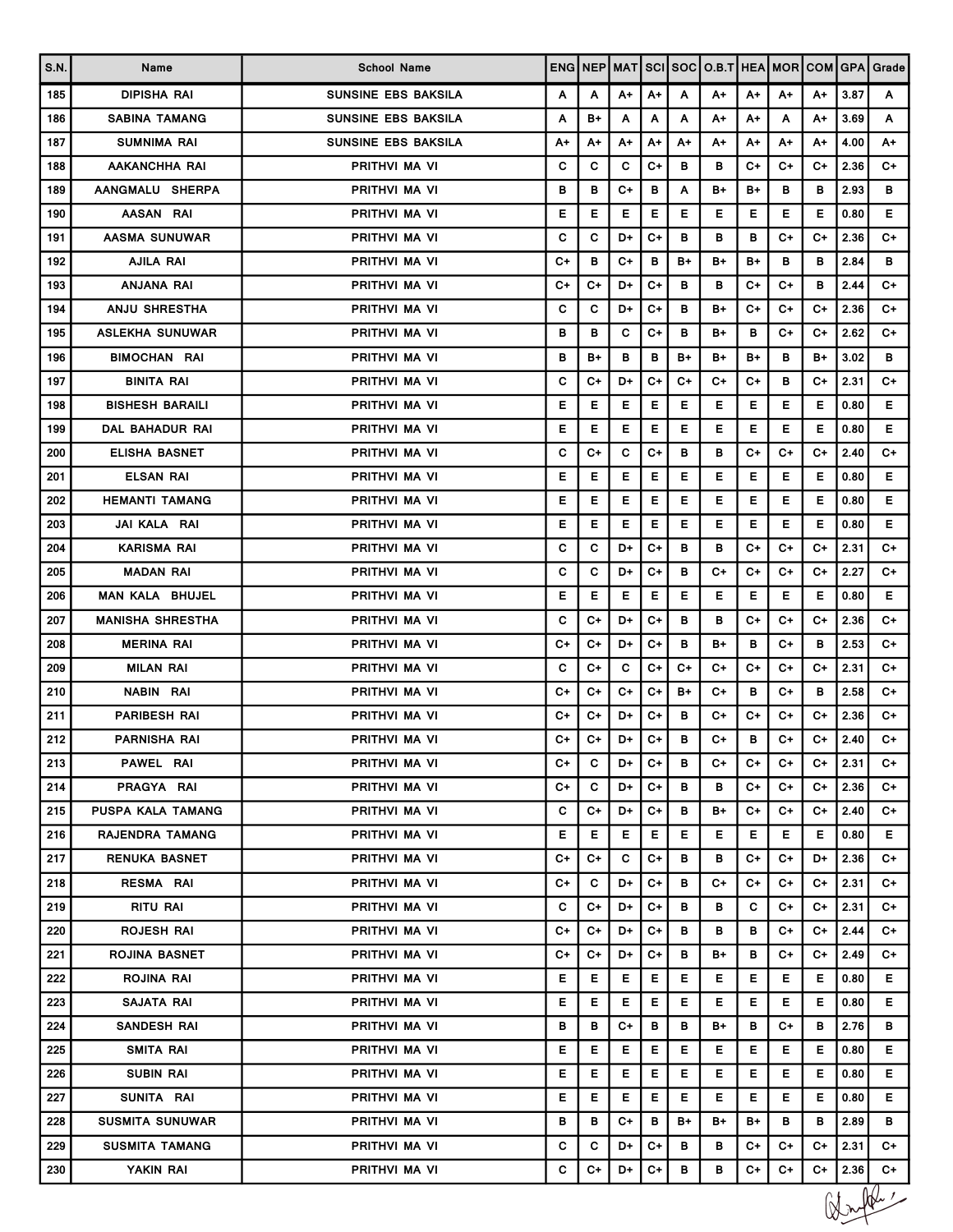| S.N. | Name                      | <b>School Name</b> |    |    |    |    |      | ENGINEPIMATISCISOCIO.B.TIHEAIMORICOMIGPA |    |    |    |      | Grade   |
|------|---------------------------|--------------------|----|----|----|----|------|------------------------------------------|----|----|----|------|---------|
| 231  | YOSEP RAI                 | PRITHVI MA VI      | в  | B+ | C+ | в  | B+   | B+                                       | B+ | в  | в  | 2.93 | в       |
| 232  | YUKESH RAI                | PRITHVI MA VI      | в  | в  | в  | в  | B+   | B+                                       | B+ | в  | в  | 2.93 | в       |
| 233  | <b>AASTHA KOYEE</b>       | <b>SURYA MA V</b>  | в  | B+ | в  | C+ | A    | A+                                       | B+ | в  | A+ | 3.20 | B+      |
| 234  |                           | <b>SURYA MA V</b>  | Е  | Е  | Е  | Е. | Е.   | Е                                        | Е  | Е  | Е  | 0.80 | Е.      |
| 235  | <b>BIBEK RAI</b>          | SURYA MA V         | C+ | С  | C  | C  | C    | B+                                       | C+ | C+ | B+ | 2.40 | C+      |
| 236  | <b>CHANDRAKALA RAI</b>    | SURYA MA V         | С  | C+ | c  | С  | С    | в                                        | C+ | C+ | в  | 2.31 | C+      |
| 237  | INUSHA RAI                | SURYA MA V         | С  | C  | C  | C  | C    | в                                        | C+ | C+ | в  | 2.27 | C+      |
| 238  | IRAN RAI                  | SURYA MA V         | C+ | C+ | c  | C+ | C+   | B+                                       | C+ | C+ | B+ | 2.53 | C+      |
| 239  | JAYA KALA RAI             | <b>SURYA MA V</b>  | C+ | С  | C  | C  | C    | в                                        | C+ | C+ | B+ | 2.36 | C+      |
| 240  | <b>JIBAN RAI</b>          | SURYA MA V         | С  | С  | c  | C+ | C    | в                                        | C+ | C+ | B+ | 2.36 | C+      |
| 241  | <b>KARAN RAI</b>          | <b>SURYA MA V</b>  | C+ | C+ | C  | C+ | $C+$ | B+                                       | C+ | C+ | B+ | 2.53 | C+      |
| 242  | <b>KUSAL RAI</b>          | <b>SURYA MA V</b>  | Е  | Е  | Е  | Е  | Е.   | Е                                        | Е  | Е  | Е  | 0.80 | Е       |
| 243  | LALIT RAI                 | SURYA MA V         | Е  | Е  | Е  | Е. | Е.   | Е                                        | Е  | Е  | Е  | 0.80 | Е.      |
| 244  | LAXMI RAI                 | SURYA MA V         | в  | B+ | в  | C+ | B+   | A+                                       | в  | В  | Α  | 3.07 | B+      |
| 245  | <b>MANDIP KOYEE RAI</b>   | SURYA MA V         | C+ | C+ | c  | C+ | $C+$ | B+                                       | в  | C+ | B+ | 2.58 | C+      |
| 246  | <b>MANI RAJ KOYEE RAI</b> | <b>SURYA MA V</b>  | c  | C  | C  | C  | C    | в                                        | C+ | C+ | B+ | 2.31 | C+      |
| 247  | <b>MANISHOVA RAI</b>      | <b>SURYA MA V</b>  | в  | B+ | в  | C+ | B+   | A+                                       | в  | B+ | Α  | 3.11 | B+      |
| 248  | MANITA RAI                | SURYA MA V         | в  | B+ | в  | C+ | B+   | A+                                       | в  | в  | Α  | 3.07 | B+      |
| 249  | <b>MITRA RAI</b>          | SURYA MA V         | в  | в  | C+ | C+ | в    | Α                                        | в  | в  | B+ | 2.84 | В       |
| 250  | NIRMAL KOYEE RAI          | <b>SURYA MA V</b>  | Е  | Е  | Е  | Е  | Е    | Е                                        | D  | Е  | Е  | 0.84 | Е       |
| 251  | <b>PANITA RAI</b>         | SURYA MA V         | C+ | C+ | c  | C  | C+   | B+                                       | C+ | C+ | B+ | 2.49 | C+      |
| 252  | PRABIN RAI                | SURYA MA V         | С  | C  | c  | C+ | c    | B+                                       | C+ | C+ | B+ | 2.40 | C+      |
| 253  | PRADIP RAI                | SURYA MA V         | С  | С  | C  | C  | C    | B+                                       | C+ | C+ | B+ | 2.36 | C+      |
| 254  | RESH KUMAR RAI            | SURYA MA V         | C+ | C+ | C  | C+ | $C+$ | B+                                       | C+ | C+ | Α  | 2.58 | C+      |
| 255  | RHITU RAI                 | SURYA MA V         | C+ | C+ | C  | C+ | $C+$ | B+                                       | C+ | C+ | B+ | 2.53 | C+      |
| 256  | <b>RABIN RAI</b>          | SURYA MA V         | C+ | C+ | C  | C+ | C+   | B+                                       | C+ | C+ | B+ | 2.53 | C+      |
| 257  | <b>SAJAR RAI</b>          | SURYA MA V         | c  | C  | C  | C+ | C    | в                                        | C+ | C+ | в  | 2.31 | C+      |
| 258  | <b>SAMANA KOYEE</b>       | SURYA MA V         | в  | Α  | B+ | в  | Α    | B+                                       | Α  | B+ | A+ | 3.33 | B+      |
| 259  | SANDESH THULUNG RAI       | SURYA MA V         | C+ | С  | C  | С  | C    | B+                                       | C+ | C+ | B+ | 2.40 | C+      |
| 260  | SHANTI RAI                | SURYA MA V         | C+ | С  | C  | C+ | C+   | B+                                       | C+ | C+ | B+ | 2.49 | C+      |
| 261  | <b>SARAN RAI</b>          | SURYA MA V         | С  | С  | c  | C  | C    | B+                                       | C+ | C+ | B+ | 2.36 | C+      |
| 262  | SINIKA RAI                | SURYA MA V         | C+ | C  | C  | C  | C    | B+                                       | C+ | C+ | B+ | 2.40 | C+      |
| 263  | TEJ KUMAR RAI             | SURYA MA V         | C+ | C+ | C  | C  | C+   | в                                        | C+ | C+ | B+ | 2.44 | C+      |
| 264  | SUJATA RAI                | SURYA MA V         | в  | в  | в  | C+ | B+   | A                                        | в  | в  | B+ | 2.93 | В       |
| 265  | TEJ KUMAR RAI             | SURYA MA V         | C+ | С  | C  | C+ | C    | B+                                       | C+ | C+ | в  | 2.40 | C+      |
| 266  | TULASA RAI                | SURYA MA V         | C+ | C+ | C+ | C+ | $C+$ | A                                        | В  | в  | Α  | 2.76 | в       |
| 267  | YASAMITA RAI              | SURYA MA V         | С  | C  | C  | C+ | C    | B+                                       | C+ | C+ | B+ | 2.40 | C+      |
| 268  | ELISA KHADKA              | THARPU DANDA MA V  | C+ | C+ | C  | в  | в    | B+                                       | C+ | B+ | A  | 2.76 | в       |
| 269  | ADHIRAJ RAI               | THARPU DANDA MA V  | Е. | Е  | Е. | Е. | Е.   | Е.                                       | Е  | Е. | Е. | 0.80 | Е.      |
| 270  | ANISHA PARIYAR            | THARPU DANDA MA V  | C+ | C+ | C  | в  | в    | B+                                       | C+ | В  | A  | 2.71 | в       |
| 271  | ANJU RAI                  | THARPU DANDA MA V  | Е. | Е  | Е  | Е. | Е.   | Е.                                       | Е. | Е. | Е. | 0.80 | Е.      |
| 272  | ANUSKA RAI                | THARPU DANDA MA V  | C+ | C+ | C  | в  | в    | B+                                       | в  | в  | Α  | 2.76 | в       |
| 273  | ASHOK RAI                 | THARPU DANDA MA V  | C+ | C+ | C  | C+ | в    | B+                                       | в  | в  | B+ | 2.67 | в       |
| 274  | ASTHA RAI                 | THARPU DANDA MA V  | B+ | B+ | в  | B+ | B+   | A                                        | B+ | Α  | A  | 3.29 | B+      |
| 275  | BABIKA DUMI RAI           | THARPU DANDA MA V  | C+ | C+ | C  | C+ | в    | B+                                       | B+ | В  | B+ | 2.71 | в       |
| 276  | <b>BIMALA RAI</b>         | THARPU DANDA MA V  | C+ | C+ | C  | в  | в    | B+                                       | в  | В  | B+ | 2.71 | в       |
|      |                           |                    |    |    |    |    |      |                                          |    |    |    |      | Winters |